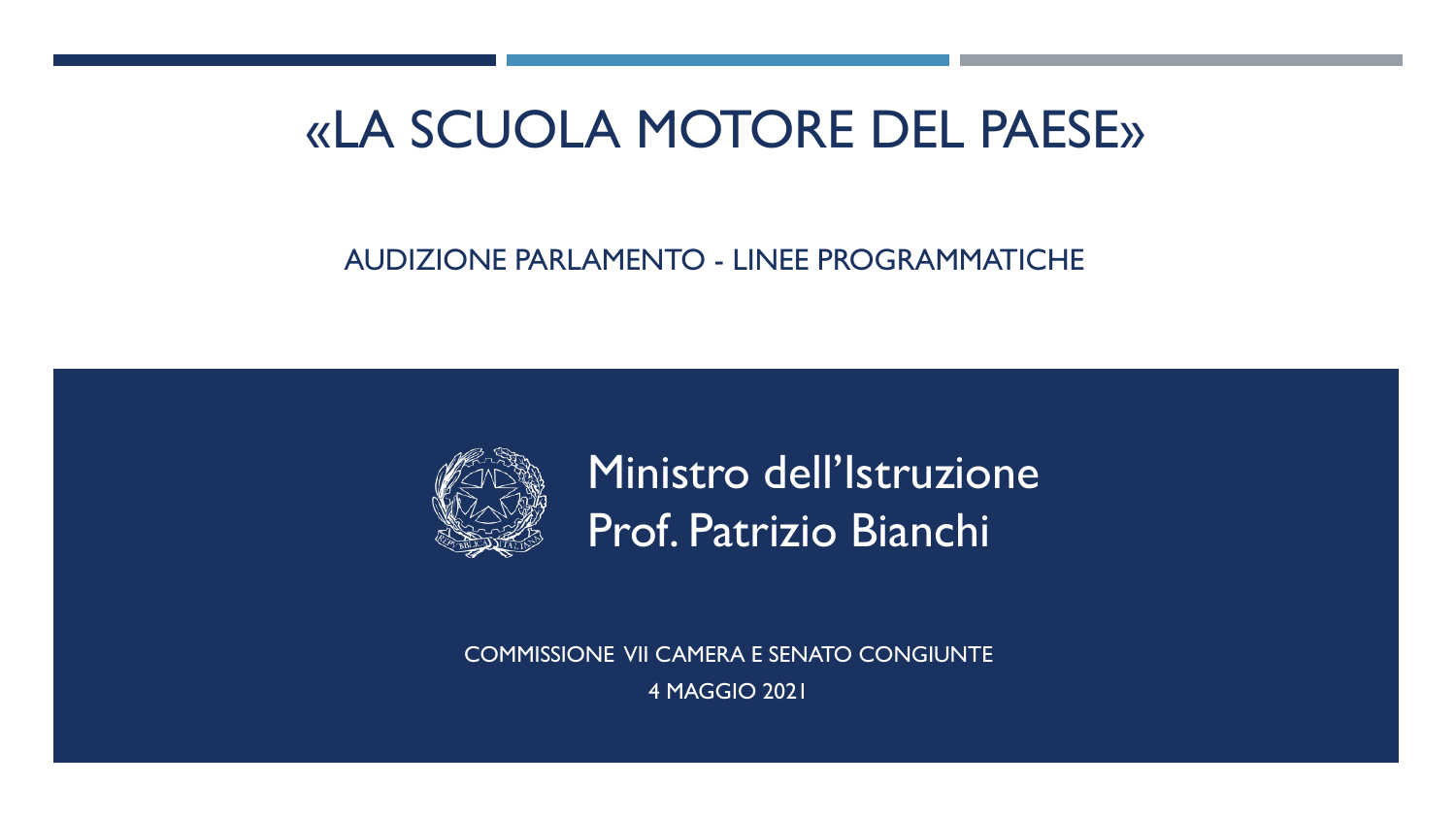# LE LINEE STRATEGICHE

### **1. LA SCUOLA MOTORE DEL PAESE**

SI AVVIA UNA FASE COSTITUENTE. SCUOLA E STUDIO COME

- "BENE COMUNE" AL PARI DEL DIRITTO ALLA SALUTE
- LEVA FONDAMENTALE PER L'EDUCAZIONE ALLO SVILUPPO SOSTENIBILE (AGENDA 2030 e SDGs)

#### **2. IL DIRITTO ALLO STUDIO**

DIRITTO ALLO STUDIO DENTRO UNA VISIONE PIÙ AMPIA DELLA SOCIETÀ. PRIORITÀ SONO SOSTEGNO ECONOMICO, DIRITTO AD UNA "SCUOLA DI QUALITÀ", EQUITÀ COMPLESSIVA DEL SISTEMA EDUCATIVO

#### **3. L'ORGANIZZAZIONE DEL SISTEMA SCOLASTICO**

RIDISEGNARE OFFERTA FORMATIVA IN RACCORDO CON I SERVIZI EDUCATIVI EXTRASCOLASTICI IN SENSO VERTICALE - CONTINUITÀ PROCESSO EDUCATIVO LUNGO TUTTO L'ARCO DELLA VITA

IN SENSO ORIZZONTALE - MAGGIORE INTEGRAZIONE TRA LA DIMENSIONE FORMALE E NON FORMALE

#### **4. IL RUOLO DEL PERSONALE DELLA SCUOLA**

RIFORMA DI SISTEMA CON POLITICHE PER RECLUTAMENTO E FORMAZIONE CONTINUA DEL PERSONALE SCOLASTICO. LE PROFESSIONALITÀ DELLA SCUOLA PILASTRO PER AUTONOMIA, SOSTENIBILITÀ E INNOVAZIONE: RIMETTERE AL CENTRO GLI INSEGNANTI

#### **5. RIFORMA DEL MINISTERO**

DISEGNO ORGANIZZATIVO E STRUMENTI GESTIONALI INNOVATIVI. LINEE D'INTEGRAZIONE FRA MINISTERO E SVILUPPO DELL'AUTONOMIA FUNZIONALE DELLE SCUOLE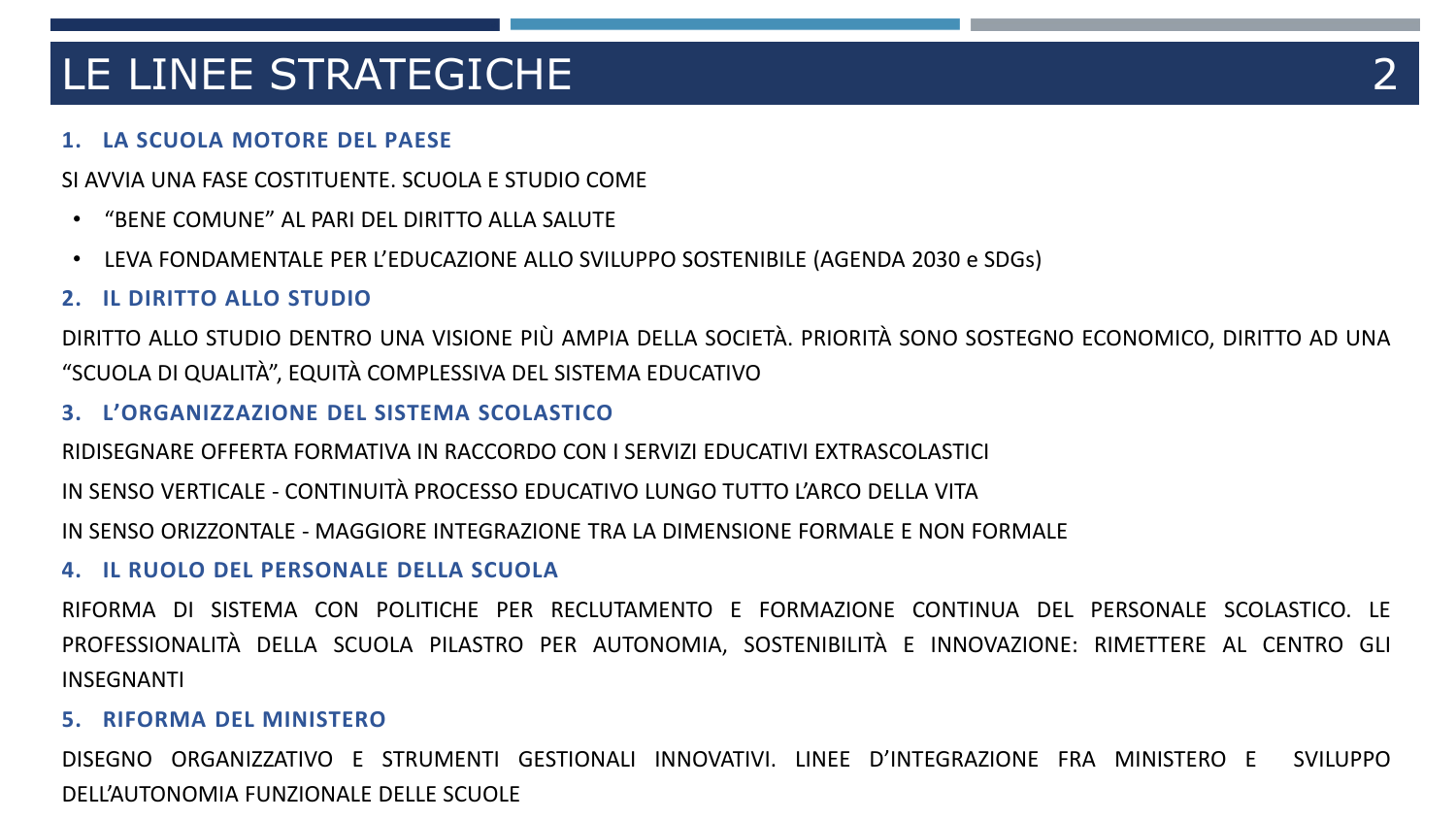### 1) LA SCUOLA MOTORE DEL PAESE 3

- LA PANDEMIA HA EVIDENZIATO I DIVARI NEL PAESE, AUMENTATO LE DIFFICOLTÀ DEGLI STUDENTI DEL MEZZOGIORNO E DELLE AREE INTERNE, IMPOVERITO ANCOR PIÙ COLORO CHE PER SITUAZIONE PERSONALE O SOCIALE ERANO GIÀ IN CONDIZIONE DI **SVANTAGGIO**
- PROMUOVERE POLITICHE IDONEE A GARANTIRE IL PIENO ESERCIZIO DEL DIRITTO ALLO STUDIO, IN ATTUAZIONE DEL DETTATO COSTITUZIONALE
- PROMUOVERE POLITICHE PER TRASFORMARE LA SCUOLA IN UN SISTEMA A SUPPORTO DELLA TRANSIZIONE ECOLOGICA
- CON PNRR SI RIMUOVONO I PRINCIPALI OSTACOLI CHE SI FRAPPONGONO AL PIENO SVILUPPO DELLA PERSONA E AL CONSAPEVOLE ESERCIZIO DEI DIRITTI DI CITTADINANZA
- FORTE COINVOLGIMENTO DI TUTTA LA "COMUNITÀ EDUCANTE" PER PROMUOVERE UNA POLITICA DI COESIONE, IMPRONTATA A DIALOGO COSTRUTTIVO, CONFRONTO E COORDINAMENTO CON LE ISTITUZIONI PUBBLICHE E CON LA SOCIETÀ CIVILE
- SGUARDO VERSO IL FUTURO NON DEVE DISTRARRE DAI BISOGNI IMMEDIATI. ANCHE PER RAFFORZARE LA CONVIVIALITÀ E I RAPPORTI INTERPERSONALI DEI NOSTRI STUDENTI, UN'ESTATE DI RISARCIMENTO SOCIALE E CULTURALE, UN "PONTE" TRA LA FINE DELL'ANNO IN CORSO E L'INIZIO DEL NUOVO ANNO SCOLASTICO CHE DOVRÀ PROSEGUIRE NEL TEMPO. DESTINATI 510 MILIONI PER ATTIVITÀ DI POTENZIAMENTO, DI RECUPERO E DI ACCOGLIENZA CON "PIANO SCUOLA ESTATE"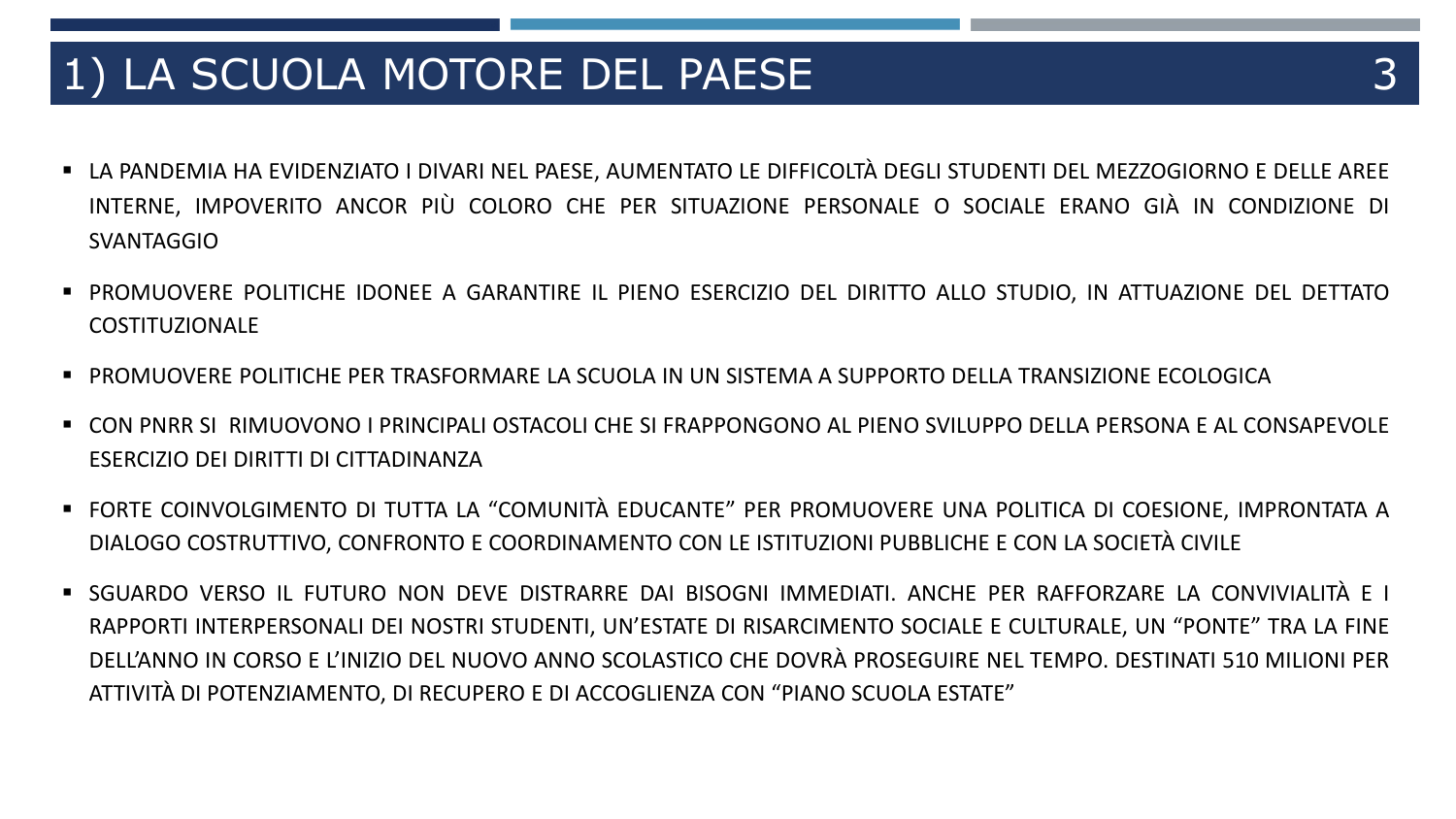# 2) IL DIRITTO ALLO STUDIO (1/3) 4

 **RIDUZIONE DELLA DISPERSIONE SCOLASTICA, CONTRASTO ALLE POVERTÀ EDUCATIVE <sup>E</sup> ABBATTIMENTO DEI DIVARI TERRITORIALI**

PIANO NAZIONALE CONTRO LA DISPERSIONE SCOLASTICA -INTERVENTI PER POTENZIAMENTO DELLE COMPETENZE DI BASE-INNOVAZIONE DELLE METODOLOGIE DIDATTICHE, PROMOZIONE DI APPROCCI PERSONALIZZATI A FORMAZIONE E ORIENTAMENTO E AZIONI DI ACCOMPAGNAMENTO IN FAVORE DEGLI STUDENTI PIÙ FRAGILI

PIANO FINANZIATO CON I FONDI DEL PNRR, CUI SI AGGIUNGONO ULTERIORI STANZIAMENTI PREVISTI IN LEGGE DI BILANCIO E DERIVANTI DAI FONDI PON "PER LA SCUOLA – COMPETENZE E AMBIENTI PER L'APPRENDIMENTO".

#### **INCLUSIONE E PRESA IN CARICO DELLE FRAGILITÀ**

ATTENZIONE AD ALLIEVI CON DISABILITÀ, DISTURBI SPECIFICI DELL'APPRENDIMENTO E BISOGNI EDUCATIVI SPECIALI, COSÌ COME A STUDENTI STRANIERI DI RECENTE IMMIGRAZIONE

AUMENTO LIVELLO DI INCLUSIVITÀ, RICONSIDERARE METODOLOGIE DIDATTICHE INVESTENDO PER LA SPECIALIZZAZIONE DEI DOCENTI DI SOSTEGNO E PER LA FORMAZIONE DEI DOCENTI CURRICULARI, RINNOVANDO GLI SPAZI SCOLASTICI IN CHIAVE INCLUSIVA

ACCELERATORI DELL'INCLUSIONE I PATTI EDUCATIVI DI COMUNITÀ , LE RETI DELLE ASSOCIAZIONI, DEL TERZO SETTORE, DI TUTTE LE AGENZIE EDUCATIVE, CULTURALI E SOCIALI DEL TERRITORIO, LA COSTITUZIONE NELLE SCUOLE DI ÉQUIPE STABILI MULTIPROFESSIONALI CHE AFFIANCANO E CO-PROGETTANO CON GLI/LE INSEGNANTI GLI INTERVENTI EDUCATIVI NECESSARI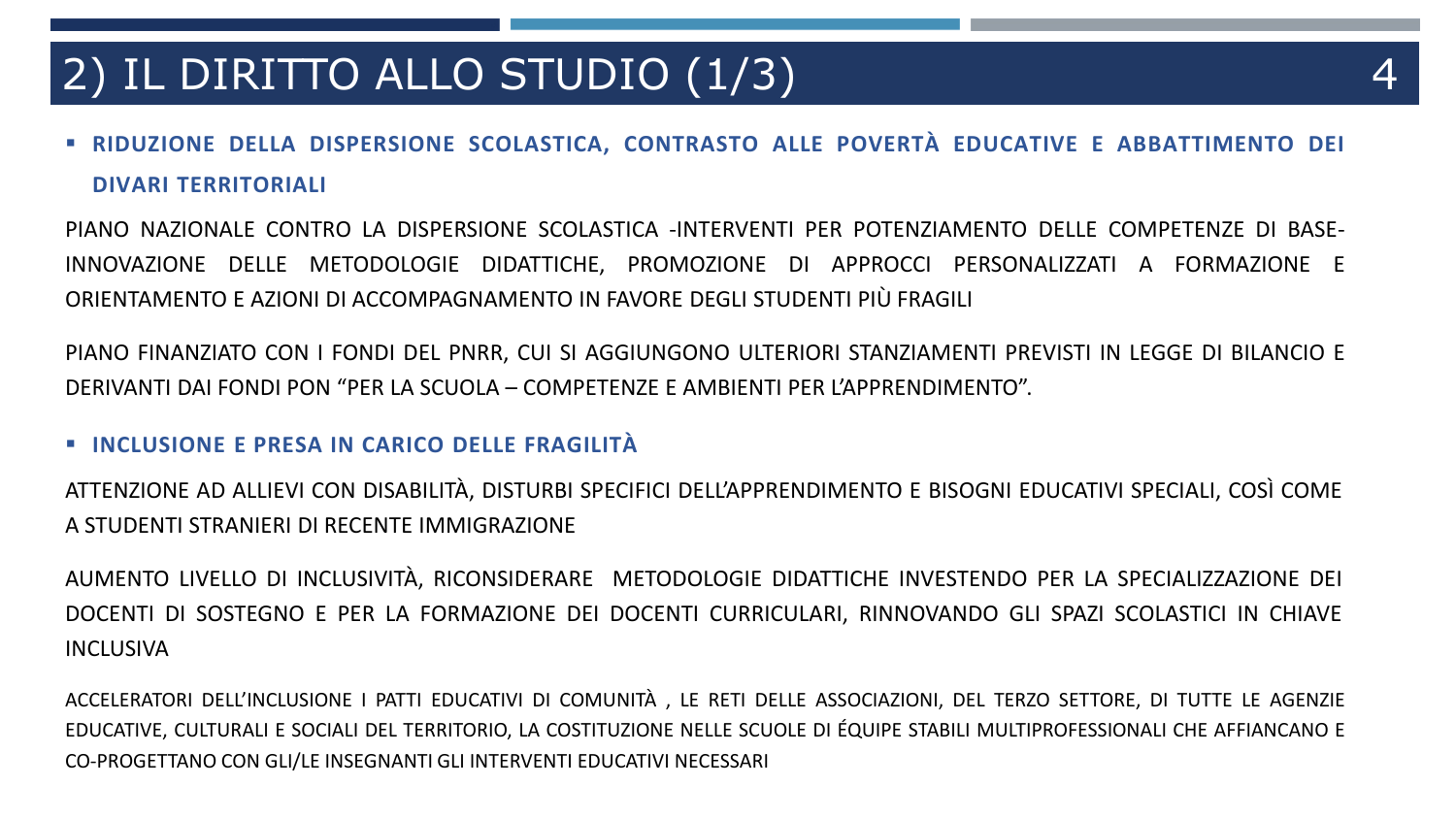# 2) IL DIRITTO ALLO STUDIO (2/3)

#### **ALLINEAMENTO DELL'OFFERTA FORMATIVA AGLI STANDARD INTERNAZIONALI**

SVILUPPO DELLE COMPETENZE STEM/STEAM, DIGITALI E LINGUISTICHE DEGLI STUDENTI, SVILUPPO DELLE COMPETENZE PER L'INNOVAZIONE TECNOLOGICA E DIDATTICA DEI DOCENTI

POTENZIAMENTO DELLE COMPETENZE SULLO SVILUPPO SOSTENIBILE PER LA TRANSIZIONE ECOLOGICA

ATTIVITÀ DIDATTICHE CON IMPIEGO DI TECNOLOGIE DIGITALI ANCHE DIRETTE A POTENZIAMENTO DELLE COMPETENZE DIGITALI COLLEGATE AI TEMI DI CITTADINANZA DIGITALE, CONSAPEVOLE DEI SOCIAL NETWORK E DELLE NUOVE TECNOLOGIE

OFFERTA FORMATIVA RIORGANIZZATA E POTENZIATA E DEDICATA ALL'ISTRUZIONE DEGLI ADULTI, SOPRATTUTTO DELLE FASCE PIÙ DEBOLI DELLA POPOLAZIONE

 **RIFORMA DEL SISTEMA DI ORIENTAMENTO DEGLI STUDENTI CON PARTICOLARE RIFERIMENTO A QUELLO IN USCITA DALLA SCUOLA SECONDARIA DI SECONDO GRADO**

VALORIZZAZIONE DEI PCTO, POTENZIANDO GLI ACCORDI TRA SCUOLA E UNIVERSITÀ

NEL PNRR, PREVISTO INTERVENTO NORMATIVO DIRETTO AD INTRODURRE MODULI DI ORIENTAMENTO FORMATIVO DA RICOMPRENDERE ALL'INTERNO DEL CURRICULUM COMPLESSIVO ANNUALE

REALIZZAZIONE DI UNA PIATTAFORMA DIGITALE DI ORIENTAMENTO RELATIVA ALLA OFFERTA FORMATIVA TERZIARIA DEGLI ATENEI E DEGLI ITS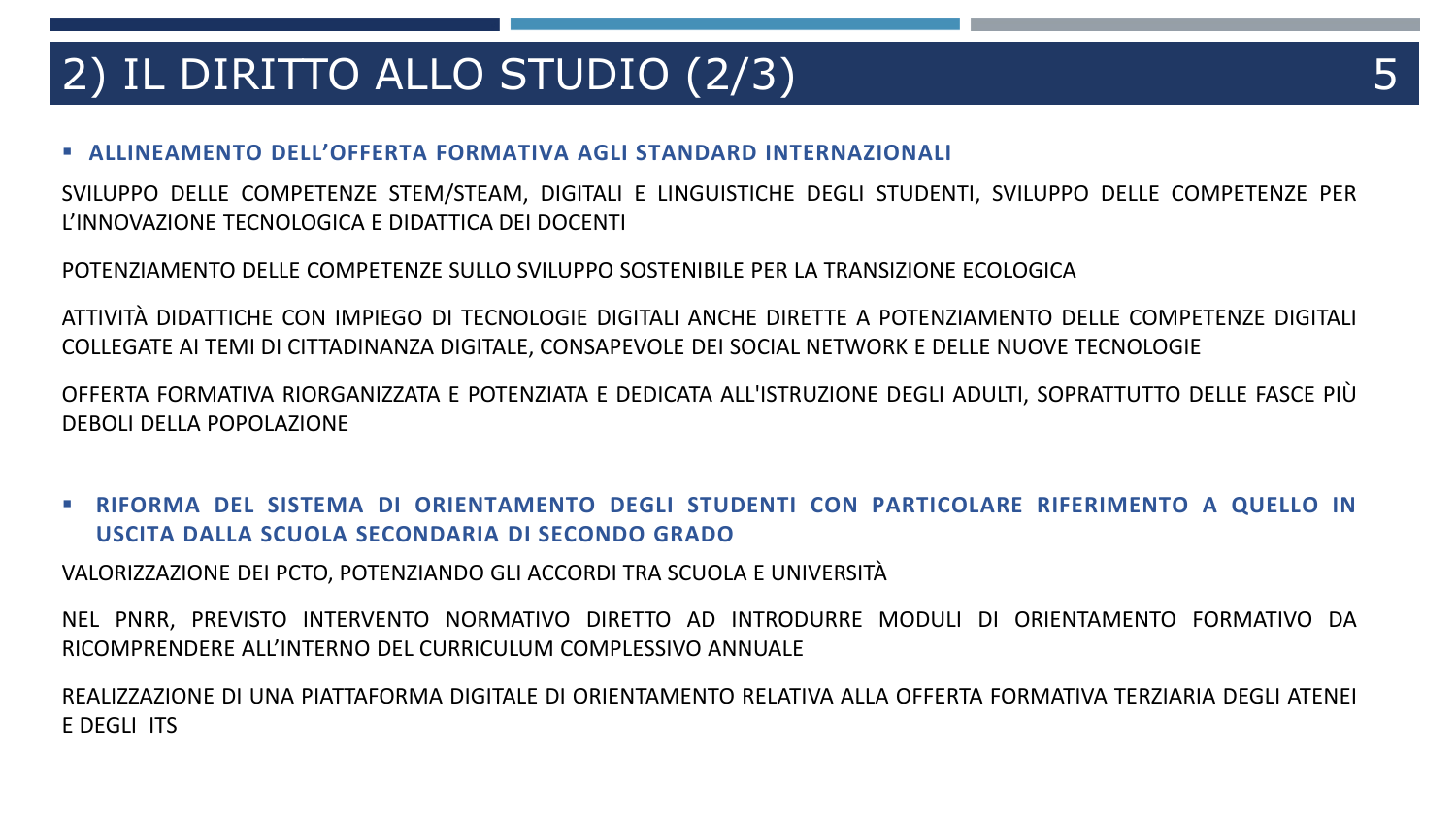# 2) IL DIRITTO ALLO STUDIO (3/3) **6**

 **SVILUPPO DI METODOLOGIE DIDATTICHE, INNOVAZIONE DIGITALE E NUOVE TECNOLOGIE OLTRE LA FASE EMERGENZIALE**

### RIPENSARE LA PROGRAMMAZIONE SCOLASTICA

LE NUOVE TECNOLOGIE OFFRONO NUOVE OPPORTUNITÀ PER L'APPRENDIMENTO CHE LA SCUOLA DEVE FARE PROPRIE

CON IL PNRR –PROGETTO "SCUOLA 4.0" – AUMENTANO DOTAZIONI TECNOLOGICHE NELLE SCUOLE -SPECIFICA ATTENZIONE A STUDENTESSE E A STUDENTI CON DISABILITÀ, DISTURBI DELL'APPRENDIMENTO E BISOGNI EDUCATIVI SPECIALI, PREVISTI NUOVI LABORATORI NELLE SCUOLE DEL SECONDO CICLO

#### **AUMENTO DEL TEMPO SCUOLA**

CON PNRR - PROGETTO "TEMPO PIENO" POTENZIAMENTO OFFERTA FORMATIVA E DEGLI SPAZI STRUTTURALI DEGLI EDIFICI SCOLASTICI

ATTUAZIONE GRADUALE DEL TEMPO PIENO PERSEGUITA ANCHE ATTRAVERSO LA COSTRUZIONE O LA RISTRUTTURAZIONE DEGLI SPAZI DELLE MENSE -PER UN TOTALE DI CIRCA 1.000 EDIFICI ENTRO IL 2026-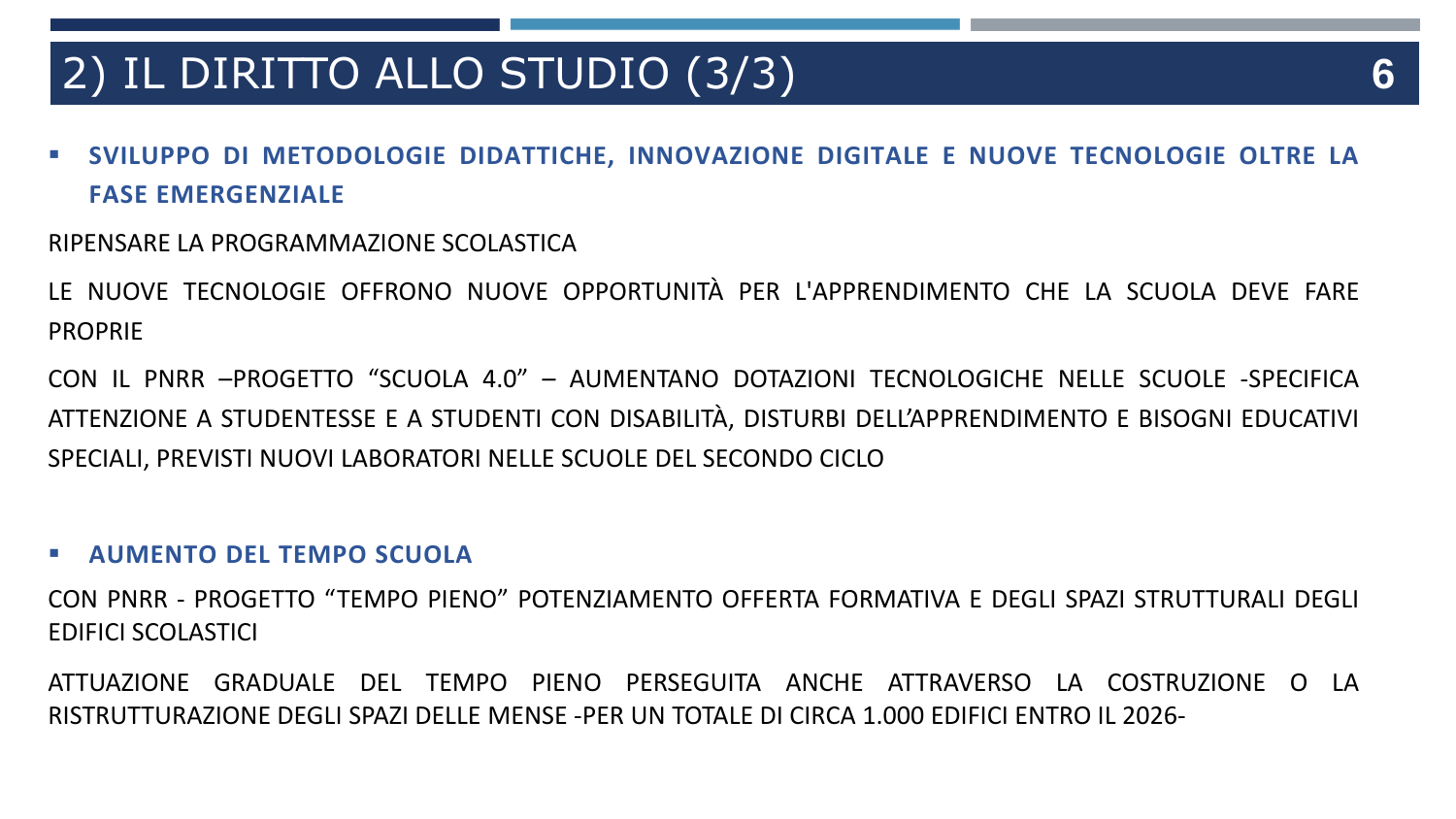# 3) L'ORGANIZZAZIONE DEL SISTEMA SCOLASTICO (1/3) 7

#### **RIPENSAMENTO DEI CURRICOLI**

RINNOVAMENTO STRUTTURALE E CONTENUTISTICO DEI CURRICOLI – DISPOSITIVO CHIAVE DEL FARE SCUOLA – A TENDERE VERSO MODELLI INTEGRATI CHE FAVORISCANO RELAZIONE TRA CONOSCENZE SCOLASTICHE E MONDO REALE

INTERVENTI DI RIFORMA INTRODURRANNO NEI CURRICOLI ELEMENTI DI FLESSIBILIZZAZIONE DEI PERCORSI FORMATIVI

#### **INVESTIMENTO SUL SISTEMA INTEGRATO 0-6**

I SERVIZI PER INFANZIA DEVONO ESSERE RICONOSCIUTI COME UN DIRITTO DEL BAMBINO E UN BENE COMUNE PER LA COLLETTIVITÀ

SIGNIFICATO EDUCATIVO, SOCIALE E DI RIEQUILIBRIO TERRITORIALE E DI GENERE

NEL PNRR PROGETTO DIRETTO A COSTRUZIONE, RIQUALIFICAZIONE E MESSA IN SICUREZZA DI ASILI E SCUOLE DELL'INFANZIA-NUOVI 228.000 POSTI- ANCHE CON INNOVAZIONE DEGLI AMBIENTI DI APPRENDIMENTO E SOSTENIBILITÀ AMBIENTALE SI PROMUOVE LA COSTITUZIONE DI POLI PER L'INFANZIA

DAL 31 MARZO SONO IN FASE CONSULTAZIONE LE LINEE PEDAGOGICHE ELABORATE DALLA COMMISSIONE NAZIONALE PER IL SISTEMA INTEGRATO 0-6 ANNI - QUADRO DI RIFERIMENTO PER L'INTERO SISTEMA INTEGRATO DI ISTRUZIONE E FORMAZIONE DALLA NASCITA AI SEI ANNI-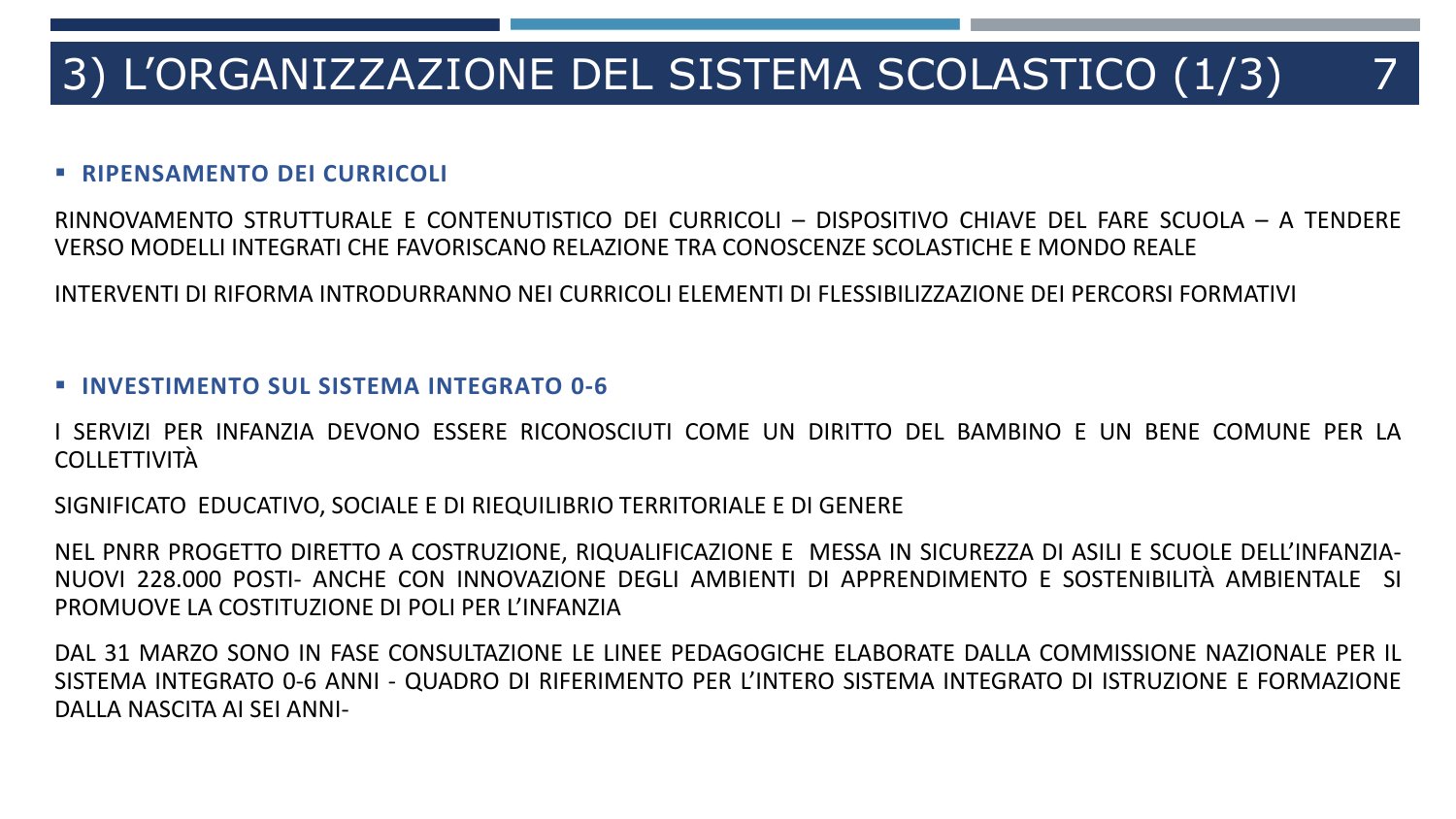# 3) L'ORGANIZZAZIONE DEL SISTEMA SCOLASTICO (2/3) 8

#### **FILIERA FORMATIVA PROFESSIONALIZZANTE E ISTITUTI TECNICI SUPERIORI (ITS)**

RIFORMA DEGLI ISTITUTI TECNICI E PROFESSIONALI PER ALLINEAMENTO DEI CURRICULA ALLA DOMANDA DI NUOVE COMPETENZE E A ORIENTARNE L'OFFERTA EDUCATIVA VERSO L'INNOVAZIONE INTRODOTTA DAL MODELLO DI INDUSTRIA 4.0.

SISTEMA DEGLI ITS RAFFORZATO DA INTEGRAZIONE CON SISTEMA UNIVERSITARIO DELLE LAUREE PROFESSIONALIZZANTI, CON INCREMENTO DI OFFERTA FORMATIVA, NUMERO E DOTAZIONI STRUMENTALI E LOGISTICHE E MIGLIORE CONNESSIONE CON IL TESSUTO IMPRENDITORIALE

ATTIVAZIONE DI PIATTAFORMA DIGITALE NAZIONALE PER GLI STUDENTI CON TITOLO DI STUDIO PROFESSIONALE PER CONOSCERE OFFERTE DI IMPIEGO

#### **RIFORMA DEL MODELLO ORGANIZZATIVO**

NEL PNRR PROGETTO DI RIFORMA PER RIPENSARE ALL'ORGANIZZAZIONE DEL SISTEMA SCOLASTICO

OBIETTIVO E' FORNIRE SOLUZIONI A RIDUZIONE NUMERO ALUNNI PER CLASSE E DIMENSIONAMENTO RETE SCOLASTICA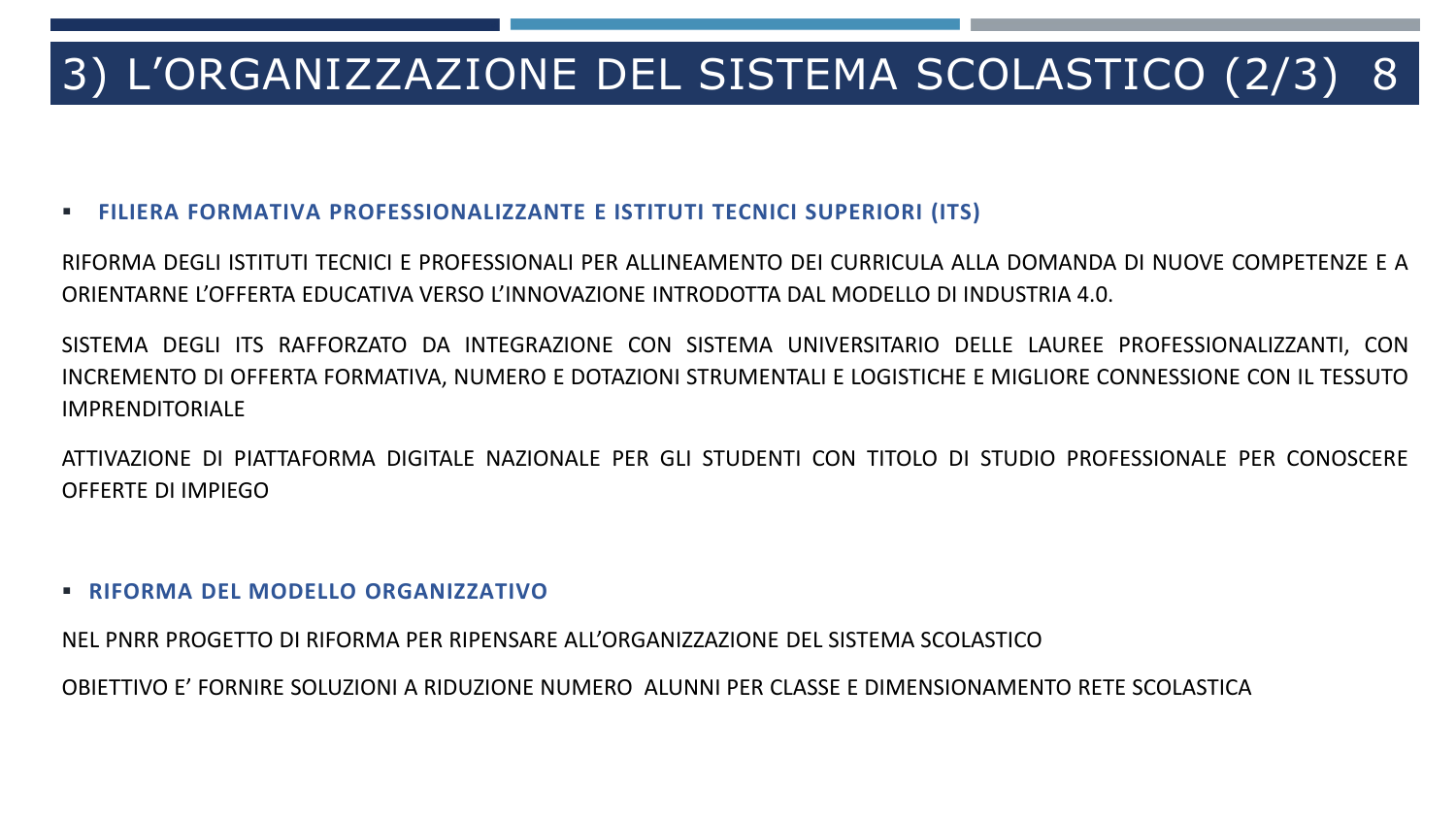### 3) L'ORGANIZZAZIONE DEL SISTEMA SCOLASTICO (3/3) 9

### **COOPERAZIONE TRA SCUOLA, UNIVERSITÀ <sup>E</sup> RICERCA**

RILANCIO DEL PAESE PASSA PER PIÙ STRETTA COOPERAZIONE FRA SISTEMA ISTRUZIONE E FORMAZIONE, UNIVERSITÀ E RICERCA

COLLABORAZIONE DA PRIVILEGIARE: FORMAZIONE INIZIALE, RECLUTAMENTO E FORMAZIONE IN SERVIZIO PERSONALE DOCENTE, PARTECIPAZIONE DI DOCENTI UNIVERSITARI E RICERCATORI AD ATTIVITÀ SCOLASTICHE, ORGANIZZAZIONE DI SEMINARI E STAGE DI STUDENTI DELLE SCUOLE ALL'INTERNO DI STRUTTURE UNIVERSITARIE E DI RICERCA, ORIENTAMENTO DEGLI STUDENTI IN USCITA DALLA SCUOLA SECONDARIA DI SECONDO GRADO

#### **PER UNA NUOVA IDEA EDUCATIVA DI EDILIZIA SCOLASTICA**

INVESTIRE IN MODELLI INNOVATIVI E SOSTENIBILI PER SPAZI SPECIALIZZATI E APERTI AL TERRITORIO

SPAZIO ESTERNO DA CONCERTARE CON TUTTI GLI ATTORI DELLA COMUNITÀ ATTRAVERSO METODI PARTECIPATIVI

SCUOLE COME INSIEME DI "ARCHITETTURE RELAZIONALI" IN SINTONIA CON LA MORFOLOGIA, IL PAESAGGIO, LE TRADIZIONI LOCALI, I FATTORI IDENTITARI, MA SOPRATTUTTO CON LA MOBILITÀ

ATTENZIONE AD ASPETTI ENERGETICI, ECONOMICI, DI SOSTENIBILITÀ, DI SICUREZZA E PROTEZIONE

NEL PNRR PROGETTI DIRETTI A RIQUALIFICAZIONE STRUTTURALE ED ENERGETICA DEL PATRIMONIO EDILIZIO ESISTENTE, A COSTRUZIONE DI NUOVE SCUOLE CON INTERVENTI DI SOSTITUZIONE EDILIZIA, A POTENZIARE LE INFRASTRUTTURE SCOLASTICHE PER LO SPORT E FAVORIRE LE ATTIVITÀ SPORTIVE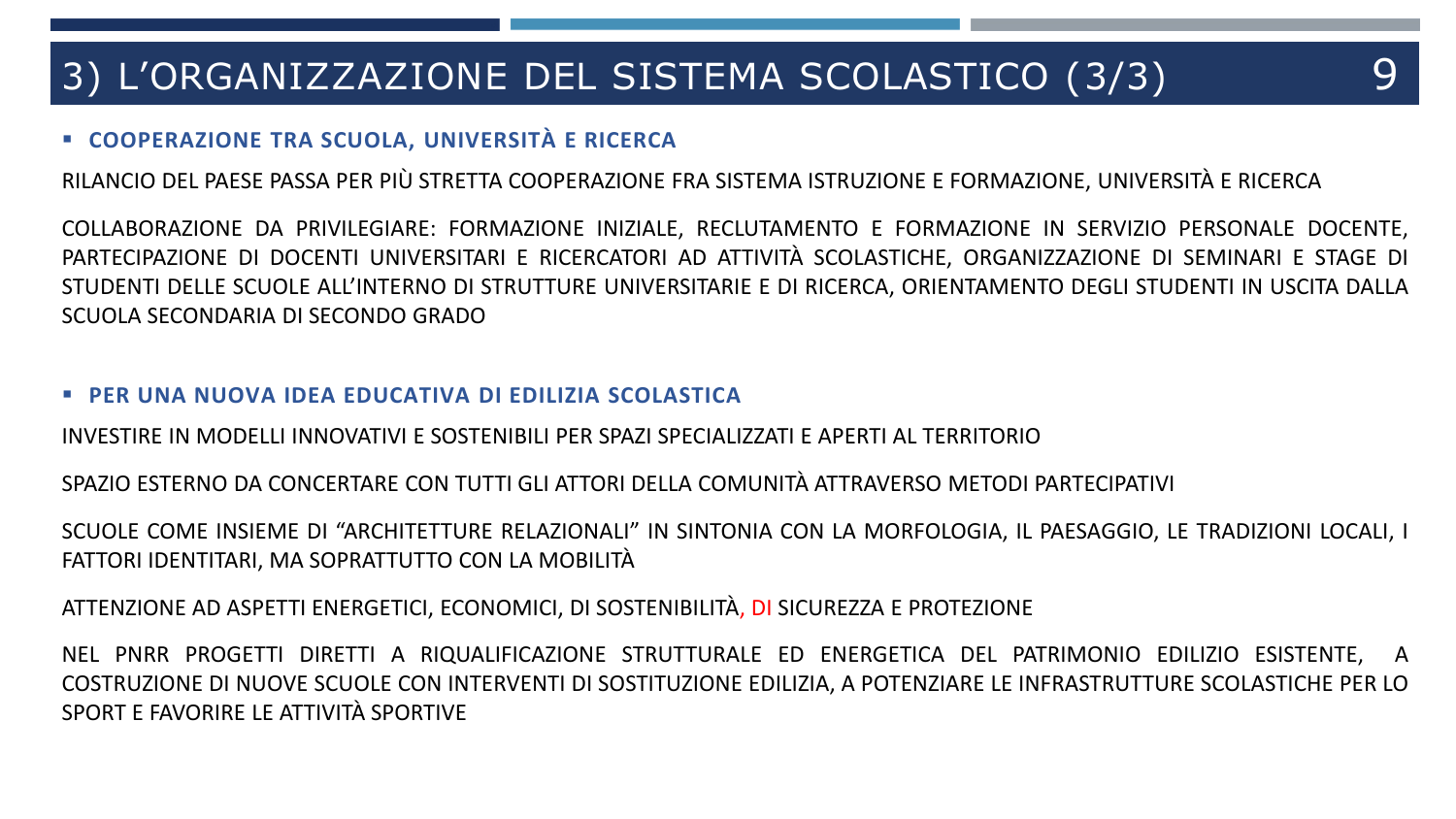### • **FORMAZIONE INIZIALE**

FORMAZIONE INIZIALE DEL PERSONALE DOCENTE DELLA SCUOLA SECONDARIA DI PRIMO E SECONDO GRADO, DEFINENDO – ANCHE CON UNIVERSITÀ – UN NUOVO MODELLO DI FORMAZIONE STRUTTURATO E STABILE NEL TEMPO

SI INVESTE SUGLI INSEGNANTI SPECIALIZZATI PER IL SOSTEGNO AGLI ALUNNI CON DISABILITÀ

### • **RECLUTAMENTO DOCENTI**

RIDISEGNARE LE PROCEDURE CONCORSUALI A REGIME PER L'IMMISSIONE IN RUOLO DEL PERSONALE SCOLASTICO PREVEDENDO UNA PERIODICA CONTINUITÀ DELLE PROVE E STABILITÀ DELLE CATTEDRE E FORMAZIONE

SOLUZIONI PER IL PERIODO TRANSITORIO ATTRAVERSO ISTITUZIONE DI PROCEDURE MIRATE ALLE DIVERSE FORME CON ESPERIENZA DI DOCENZA A TEMPO DETERMINATO

### • **FORMAZIONE CONTINUA E VALORIZZAZIONE DEL PERSONALE SCOLASTICO**

CON IL PNRR RIFORMA DEL SISTEMA DI FORMAZIONE CONTINUA E APPROCCIO *LIFELONG LEARNING*

INIZIATIVE FORMATIVE COLLEGATE ALLE PROGRESSIONI DI CARRIERA COORDINATE E MONITORATE DA SCUOLA DI ALTA FORMAZIONE

INIZIATIVE SUPPORTATE CON REALIZZAZIONE DI SISTEMA DIGITALE PER LA DOCUMENTAZIONE DELLE ESPERIENZE PROFESSIONALI E DEI PERCORSI DI FORMAZIONE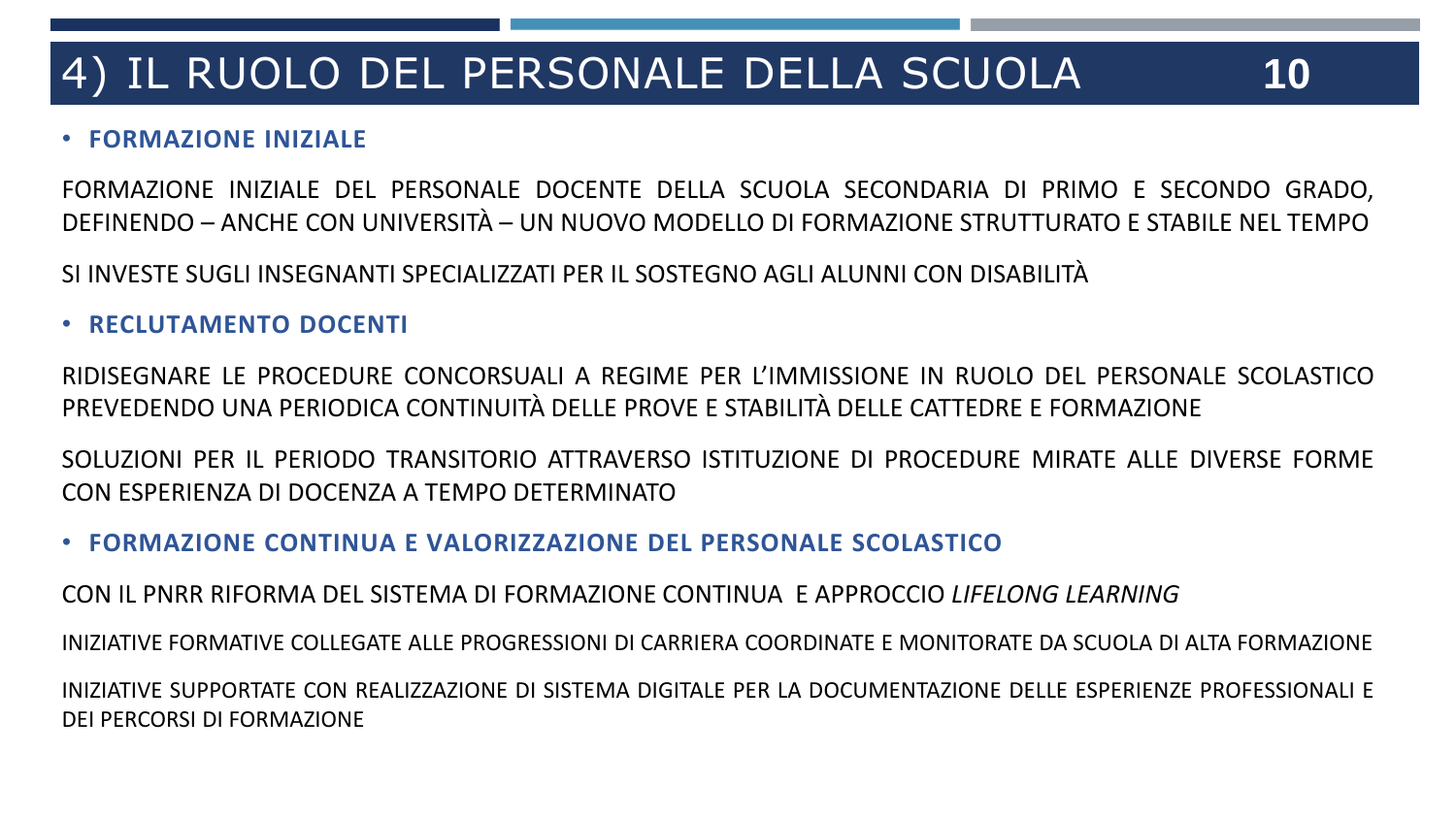# 5) RIFORMA DEL MINISTERO (1/2) 11

- 
- **RILANCIARE L'AUTONOMIA SCOLASTICA NELL'UNITÀ DEL SISTEMA NAZIONALE**

AUTONOMIA FUNZIONALE ATTRAVERSO:

- VALORIZZAZIONE RUOLO DIRIGENTE SCOLASTICO: CONCORSI A CADENZA REGOLARE CON POLITICHE DI PROGRAMMAZIONE DEDICATE
- AUMENTO DEL CONTINGENTE DEI DIRIGENTI TECNICI
- FORMAZIONE DI PROFILI PROFESSIONALI A SUPPORTO DELL'AUTONOMIA
- **RINSALDARE I LEGAMI CON IL TERRITORIO ATTRAVERSO I PATTI EDUCATIVI DI COMUNITÀ**

MINISTERO E UFFICI SCOLASTICI REGIONALI COSTRUISCONO RETI CON GLI STAKEHOLDER TERRITORIALI

IL PATTO EDUCATIVO DI COMUNITÀ «RENDE PRATICABILI» ALTRI SPAZI EDUCATIVI CHE POSSONO TEMPORANEAMENTE ENTRARE NELLA DISPONIBILITÀ ORGANIZZATIVA DELLA SCUOLA COME «PIANO SCUOLA ESTATE 2021»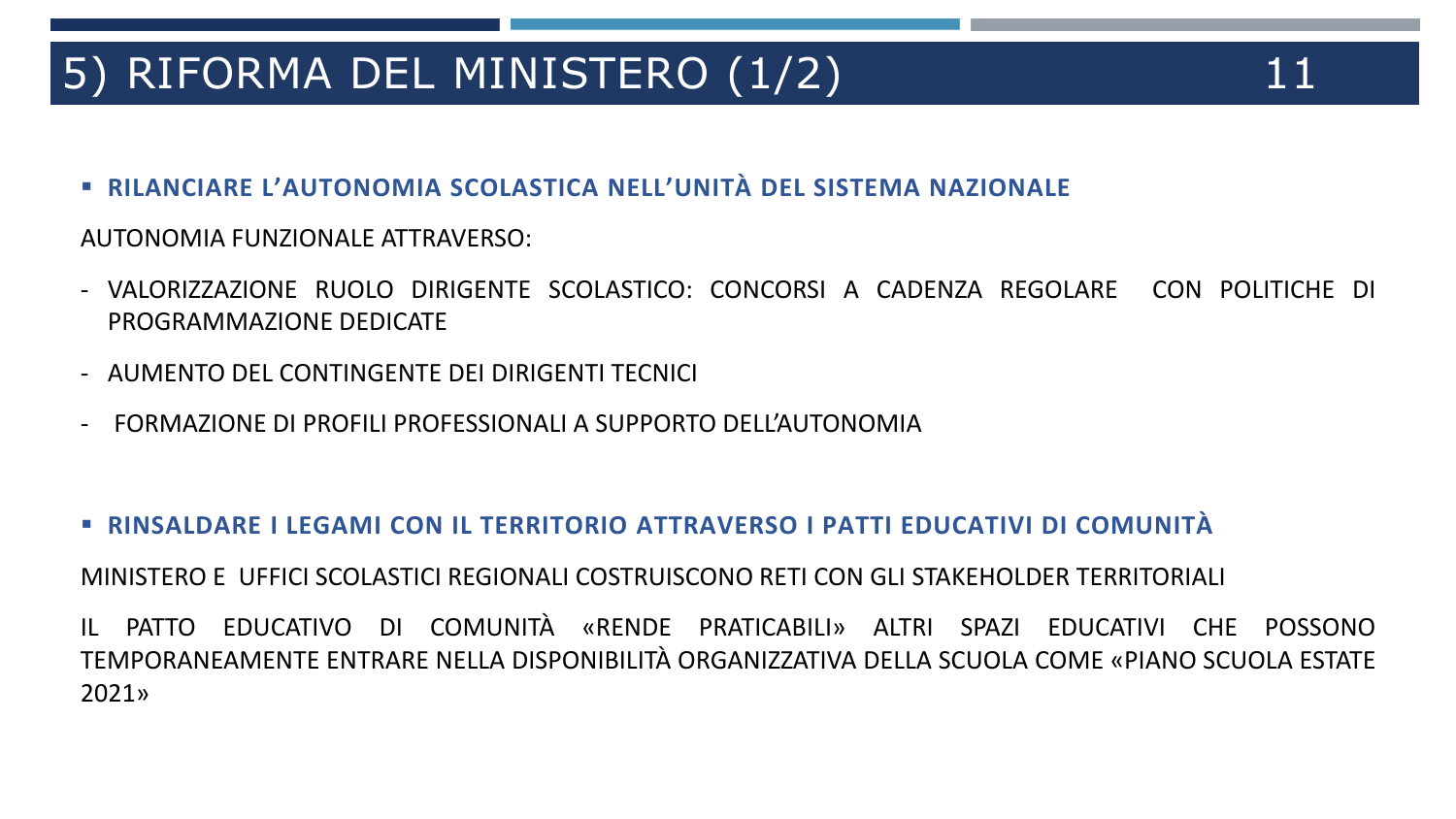# 5) RIFORMA DEL MINISTERO (2/2) 12

### **ADOTTARE UN TESTO UNICO DELLE LEGGI SULLA SCUOLA**

PRIORITARIA SEMPLIFICAZIONE NORMATIVA PER ADOTTARE TESTO UNICO

NECESSARIA DELEGA LEGISLATIVA PER CONSENTIRE AL GOVERNO DI RIORDINARE LA MATERIA

**RIDISEGNARE IL MINISTERO E RAFFORZARE LE STRUTTURE PERIFERICHE**

ATTUARE MAPPATURA DELLE FUNZIONI E DARE ATTUAZIONE AI CRITERI DI FUNZIONALITÀ E FLESSIBILITÀ ORGANIZZATIVA

RAFFORZARE UFFICI SCOLASTICI REGIONALI

FILIERA MINISTERO-USR-SCUOLE DEVE RAPPRESENTARE SPINA DORSALE PER RICOSTRUIRE LA RICCHEZZA CULTURALE ED ECONOMICA DEL PAESE SECONDO UN APPROCCIO DI GOVERNANCE MULTILIVELLO

LE STRUTTURE MINISTERIALI E LE LORO ARTICOLAZIONI PERIFERICHE SARANNO COADIUVATE DA UFFICI DI MISSIONE, *TASK FORCE* IN GRADO DI GESTIRE IN MODO EFFICACE OBIETTIVI E PROGETTI COMPLESSI CON UN APPROCCIO DI TIPO «*PROJECT MANAGEMENT*»

NECESSARIE POLITICHE DEL PERSONALE CON RUOLI MANAGERIALI E COMPETENZE TECNICHE ANCHE A SUPPORTO IMPLEMENTAZIONE PNRR